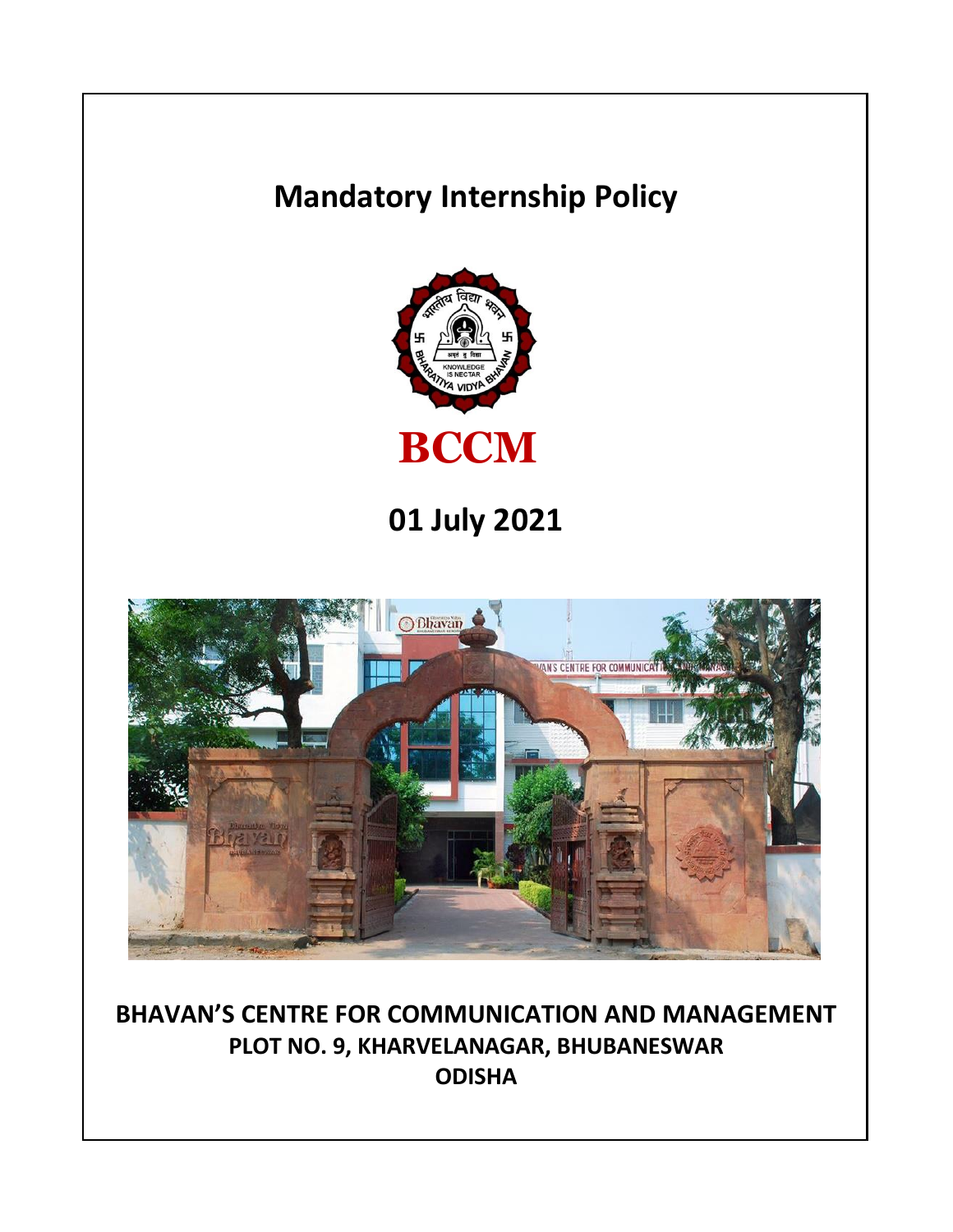## **INTRODUCTION:**

The rise in global competition has prompted organizations to devise strategies to have a talented and innovative workforce to gain a competitive edge. The internship offers the students an opportunity to gain hands-on industrial or organizational exposure; to integrate the knowledge and skills acquired through the coursework; interact with professionals and other interns; and to improve their presentation, writing, and communication skills. Internship often acts as a gateway for final placement for many students. Developing an internship policy is an impactful strategy for creating a future talent pool for the industry. AICTE has initiated various activities for promoting industrial internship at the post graduate level in management institutes. The main aim of this initiative is enhancement of the employability skills of the students passing out from these Institutions.

Keeping this in view, BCCM Training and Placement Cell (TPC) in association with Industry Institute Interaction Cell (IIIC) has proposed an Internship Policy with effective from Academic Year 2020-2021. This is framed in line with AICTE Model Internship guidelines and the syllabus structure of PGDM program.

## **PURPOSE:**

This policy lays down the procedures for assisting the students to find an internship in the industry at the end of the Third Trimester (Summer break). The policy also highlights the Standard Operating Procedures to be followed by students of BCCM.

#### **SCOPE:**

Procedures laid down in this document are applicable to all the students of PGDM programs.

#### **OBJECTIVES:**

The Internship program is offered to students with the following objectives:

- Expose Management students to the industrial environment, which cannot be simulated in the classroom and hence creating competent professionals for the industry.
- Provide possible opportunities to learn, understand and sharpen the technical/ managerial skills required in real time industrial situations.
- Create conditions conductive to quest for knowledge and its applicability on the job.
- Gain experience in writing Technical reports/projects.
- Expose students to the manager's responsibilities and ethics as future emloyers.
- Familiarize with various materials, processes, products and their applications along with relevant aspects of quality control.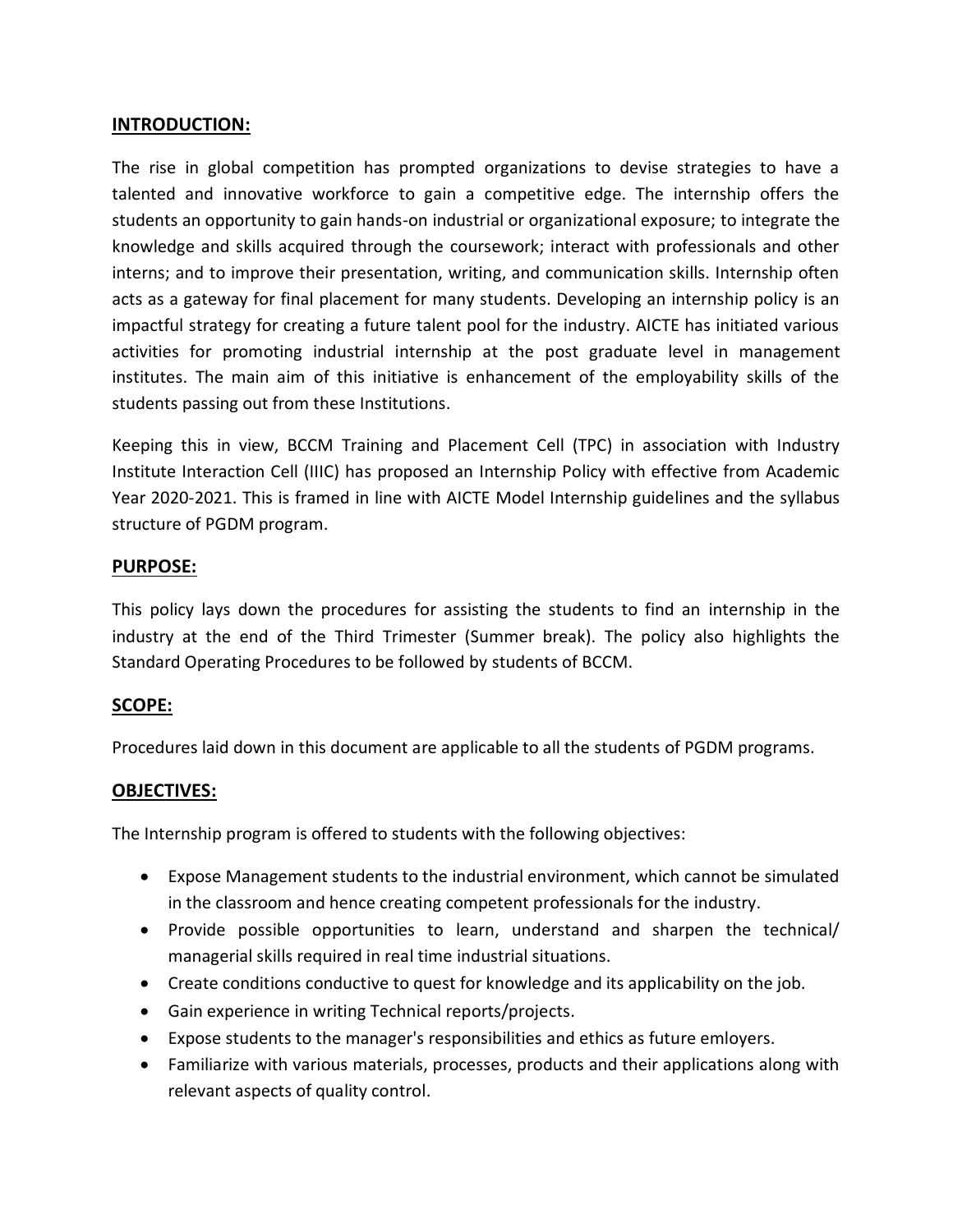- Understand the social, economic and administrative considerations that influence the working environment of industrial organizations
- Understand the psychology of the workers and their habits, attitudes and approach to problem solving.

## **BENEFITS OF INTERNSHIP**

The following are the benefits of Internship Program for different stakeholders:

- Excellent opportunity to see how the theoretical aspects learned in classes are integrated into the practical world. On-floor experience provides much more professional experience which is often worth more than classroom teaching. Helps them decide if the industry and the profession is the best career option to pursue.
- An opportunity to get hired by the Industry/ organization.
- Opportunity to learn new communication as well as team work skills and supplement knowledge.
- Opportunity to learn strategies like time management, multi-tasking etc in an industrial setup.
- Makes a valuable addition to their resume.
- Creating network and social circle and developing relationships with industry people.
- Provides opportunity to evaluate the organization before committing to a full time position.

#### **BENEFITS TO THE INSTITUTE:**

- Build industrial relations.
- Makes the placement process easier.
- Improve institutional credibility & branding.
- Help in retention of the students.
- Curriculum revision can be made based on feedback from Industry / Students.
- Improvement in teaching learning process.

#### **BENEFITS TO THE INDUSTRY:**

- Availability of ready to contribute candidates for employment.
- Year round source of highly motivated pre-professionals.
- Students bring new perspectives to problem solving.
- Visibility of the organization is increased on campus.
- Quality candidate's availability for temporary or seasonal positions and projects.
- Freedom for industrial staff to pursue more creative projects.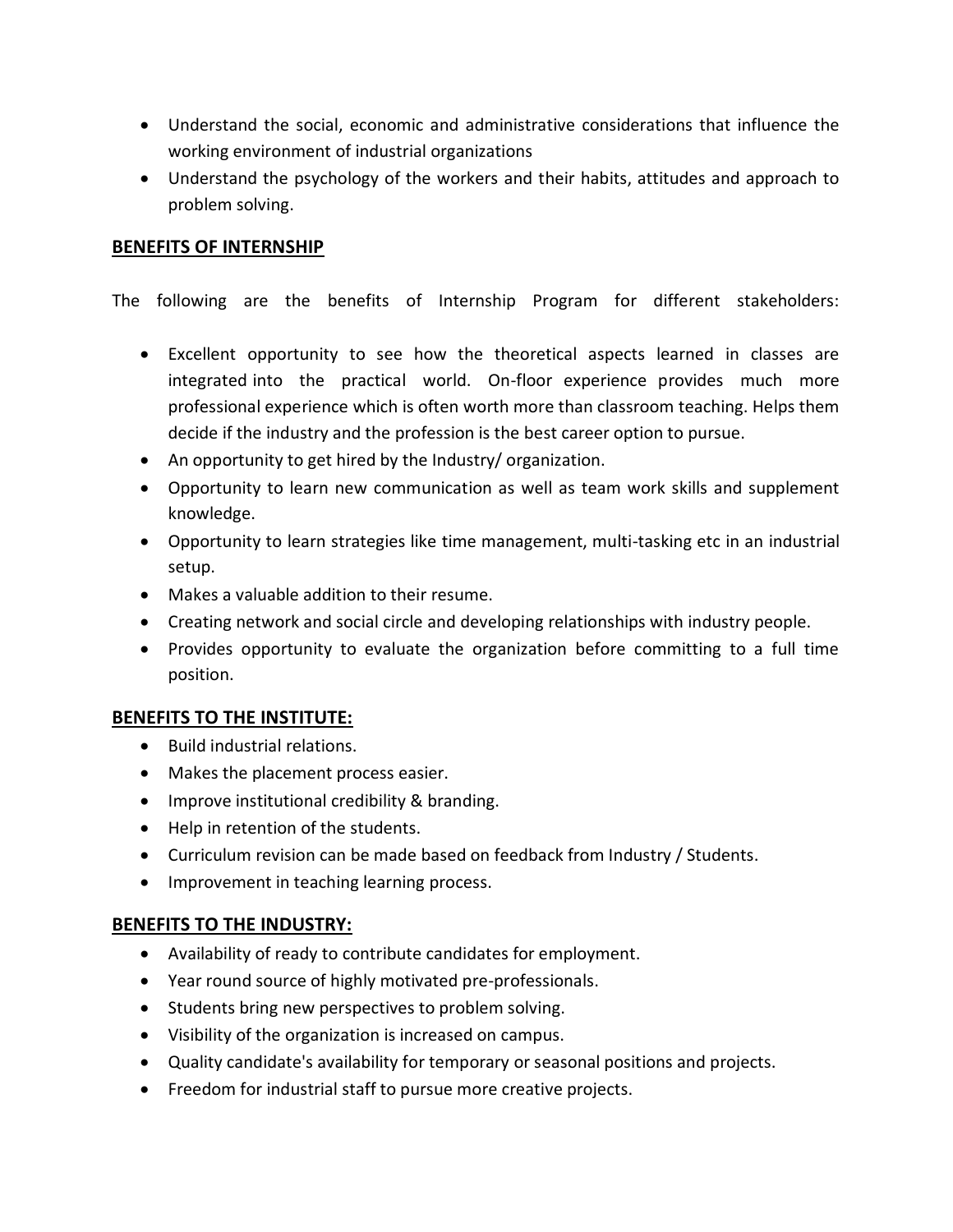- Availability of flexible, cost-effective work force not requiring a long-term employer commitment.
- Proven, cost-effective way to recruit and evaluate potential employees.
- Enhancement of employer's image in the community by contributing to the educational enterprise.

## **TRAINING & PLACEMENT CELL AND ITS ROLE IN PROVIDING INTERNSHIP:**

The proposed organizational structure of Training and Placement Cell for conduction of Internship for students is as follows:



 The TPO will identify internship opportunities with different industries, Corporate House, startups, public sector and private sector organization and Coordinate with SIP coordinator; also maintain track record of internship and statistics. It also issues recommendation letter to students for obtaining various external internships.

# **INTERNSHIP DURATION AND ACADEMIC CREDENTIALS:**

The following framework is formulated to give academic credit for the internship undergone as part of the Management Program.

 Credits of Internship/ Entrepreneurial activities / Project work/ Seminar and Inter/ Intra Institutional Training is necessary to be earned by student to complete PGDM Program.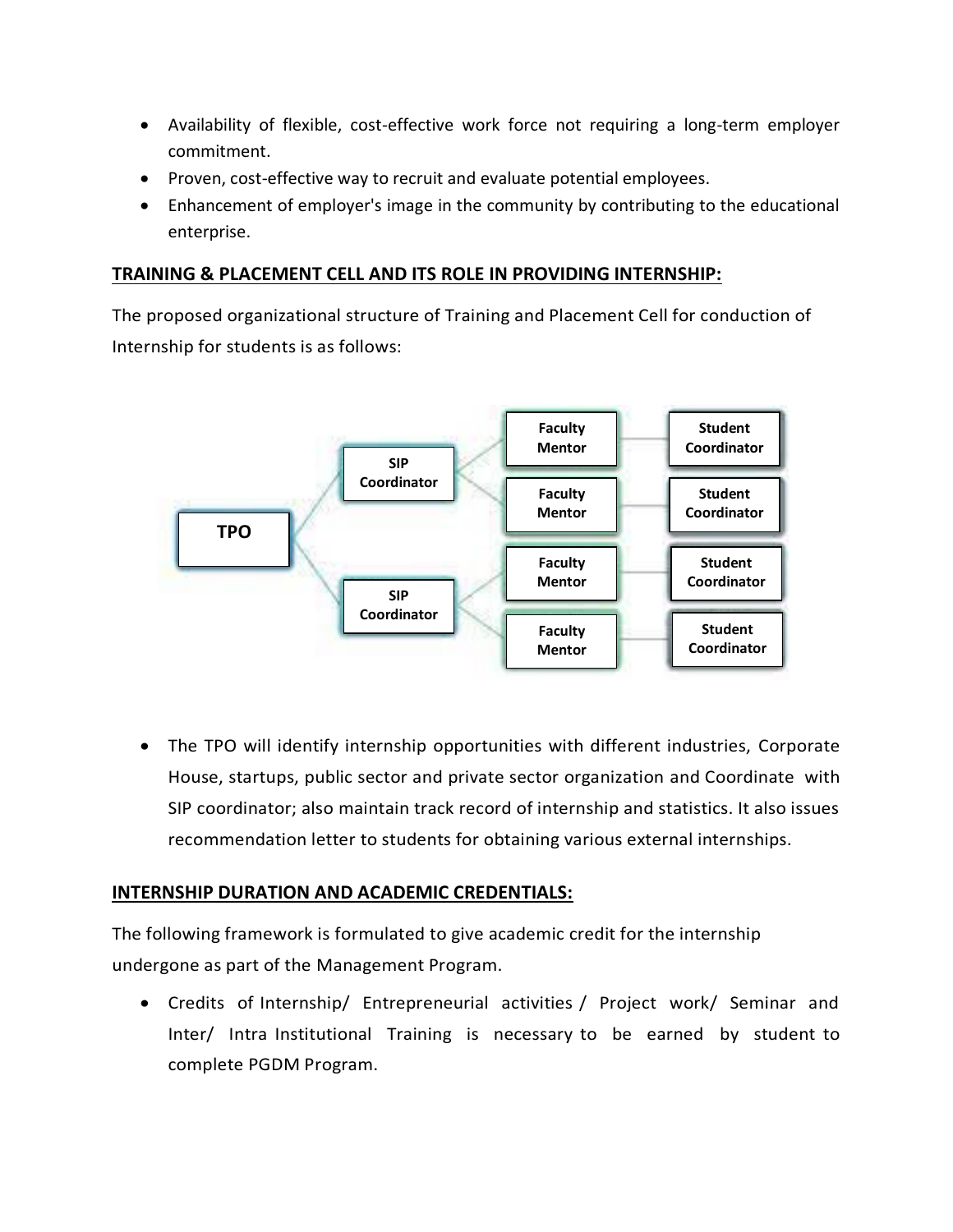- Internships is full-time in the summer break during the academic session.
- 1 credit is equivalent to 1 week of Full time work Internship. (Full time means typically 8 hrs. of work per day)
- Refer the following table for possibility of availing internship opportunities during Trimester breaks.

| Sl.No | Schedule                 | Duration      | <b>Activities</b>                                                                            |
|-------|--------------------------|---------------|----------------------------------------------------------------------------------------------|
|       | Summer Vacation          | $5 - 6$ weeks | Internship / Project work / Seminar                                                          |
|       | 6 <sup>th</sup> Semester | 12-15 weeks   | Capstone Project / Social Sensitization<br><b>Project / Community Development</b><br>Project |

# **INTERNSHIP GUIDELINES:**

The T&P cell will arrange internship for students in industries/organization after second, fourth and six/seventh semester(s). The general procedure for arranging internship is given below:

- **Step I:** Request Letter/ Email from the office of Training & Placement Cell of the college should go to industry to allot various slots of 6-8 weeks during summer vacation as internship periods for the students. Students request letter/profile/ interest areas may be submitted to industries for their willingness for providing the training.
- **Step 2:** Industry will confirm the training slots and the number of seats allocated for internships via Confirmation Letter/ Email. In case the students arrange the training themselves the confirmation letter will be submitted by the students in the office of Training & Placement. Based on the number of slots agreed to by the Industry, Trainning & Placement Officer (TPO) will allocate the students to the Industry. In addition, the internship slots may be conveyed through Telephonic or Written Communication (by Fax, Email, etc.) by the TPO or other members of the T&P cell / Faculty members who are particularly looking after the Final/Summer Internship of the students.